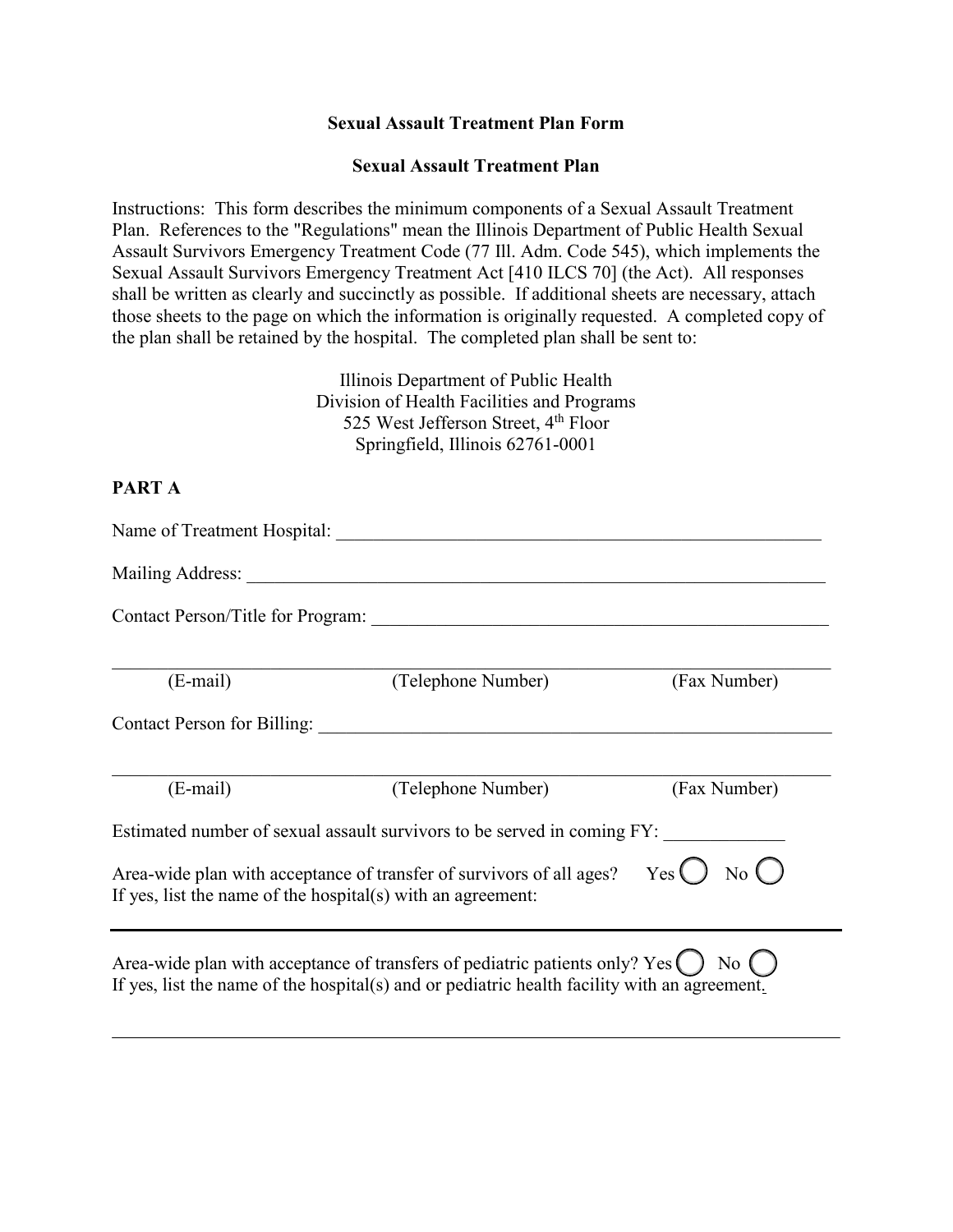Emergency department attending physicians, physician assistants, advanced practice registered nurses are qualified medical providers as per Section 1a of the Act.



If no, describe how the hospital has developed a training program as per Act to complete the minimum two (2) hours of sexual assault training by July 1, 2020, and the minimum two (2) hours of continuing education on responding to sexual assault survivors every two (2) years.

List the name of the rape crisis center under to whom the hospital has a memorandum of understanding with:

## **PART B**

- 1. Attach a copy of the Hospital's sexual assault plan.
- 2. Attach copies of appropriate documents distributed to sexual assault survivors that describe:
	- a) The risk of sexually transmitted diseases and infections, including an evaluation of the risk of contracting human immunodeficiency virus (HIV).
	- b) The types of medication for sexually transmitted diseases and side effects.
	- c) The medical procedures, laboratory tests, medication given, and possible contraindications of the medication.
	- d) The necessity of follow-up visits, examinations, and laboratory tests.
	- e) Information concerning emergency contraception in accordance with Section 545.95 of the Regulations.
	- f) The Illinois State Police Medical Forensic Documentation Forms and Discharge Materials, which shall be used as a component of written information distribution. (See Section 545.61(a) of the Regulations.) The facility shall utilize The Illinois State Police Medical Forensic Documentation Forms: Illinois State Police Consent: Collect and Test Evidence or Collect and Hold Evidence, and the Illinois State Police Patient Discharge Materials form. Exam offered for survivors within a minimum of the last seven (7) days of a complaint of sexual assault or who disclosed past sexual assault by a specific individual and were in the care of that individual within a minimum of the last seven (7) days.
	- g) Drug-facilitated sexual assault testing information, including an explanation of the comprehensive scope of drug screening and the limited time frame within which evidence can be collected.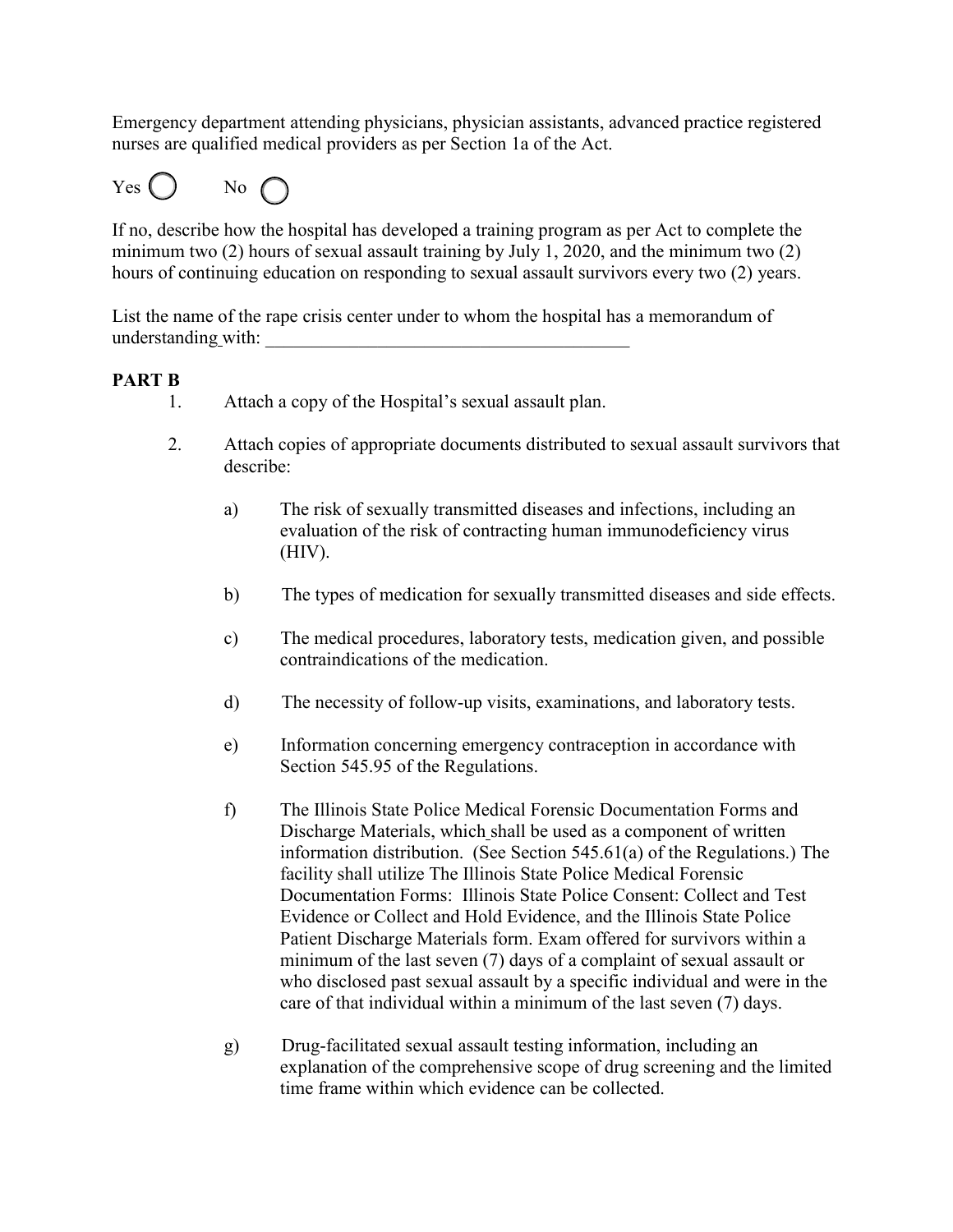- h) Photo documentation consent forms.
- i) Written notice to sexual assault survivors as per 545.100 of the Regulations.
- j) Protocol for issuance of the sexual assault services voucher per section 5.2 of the Act. (example of voucher
- 3. Describe evidence collection procedures to be taken. The Illinois State Police Medical Forensic Documentation Forms, Patient Consent: Collection and Test Evidence or Collect and Hold Evidence may be used and attached.
- 4. Describe counseling resources provided to sexual assault survivors. Counseling services shall comply with Section 545.60(a) (9) of the Regulations and Section 2) (c) of Act. Describe procedure for mandatory reporting requirements pursuant to Section 2) (d) of the Act.
- 5. Attach a copy of the Emergency Department's training program for the clinical staff as per [410 ILCS 70/2(a)].
- 6. Describe the protocol for issuance of a voucher per Section 5.2 of the Act.
- 7. Describe how the hospital will offer the survivor access to a shower, if applicable.

# **PART C**

Review and sign the Conditions of Approval:

# CONDITIONS OF APPROVAL

The following conditions of approval shall apply to all hospitals providing treatment services to sexual assault survivors. These conditions are enumerated below to ensure that all treatment hospitals are informed and aware of their responsibilities in accordance with the Regulations and the Act.

- 1. The hospital shall provide hospital emergency services to sexual assault survivors, with the consent of the sexual assault survivor and as ordered by the attending physician, advanced practice nurse or physician assistant in accordance with the Sexual Assault Survivors Emergency Treatment Act and with the Act and the Regulations (see Section 545.60 of the Regulations).
- 2. The hospital shall provide emergency services at no direct charge to the survivor. If the survivor is neither eligible to receive services under the Illinois Public Aid Code nor covered by a policy of insurance, the hospital shall seek reimbursement only from the Illinois Department of Healthcare and Family